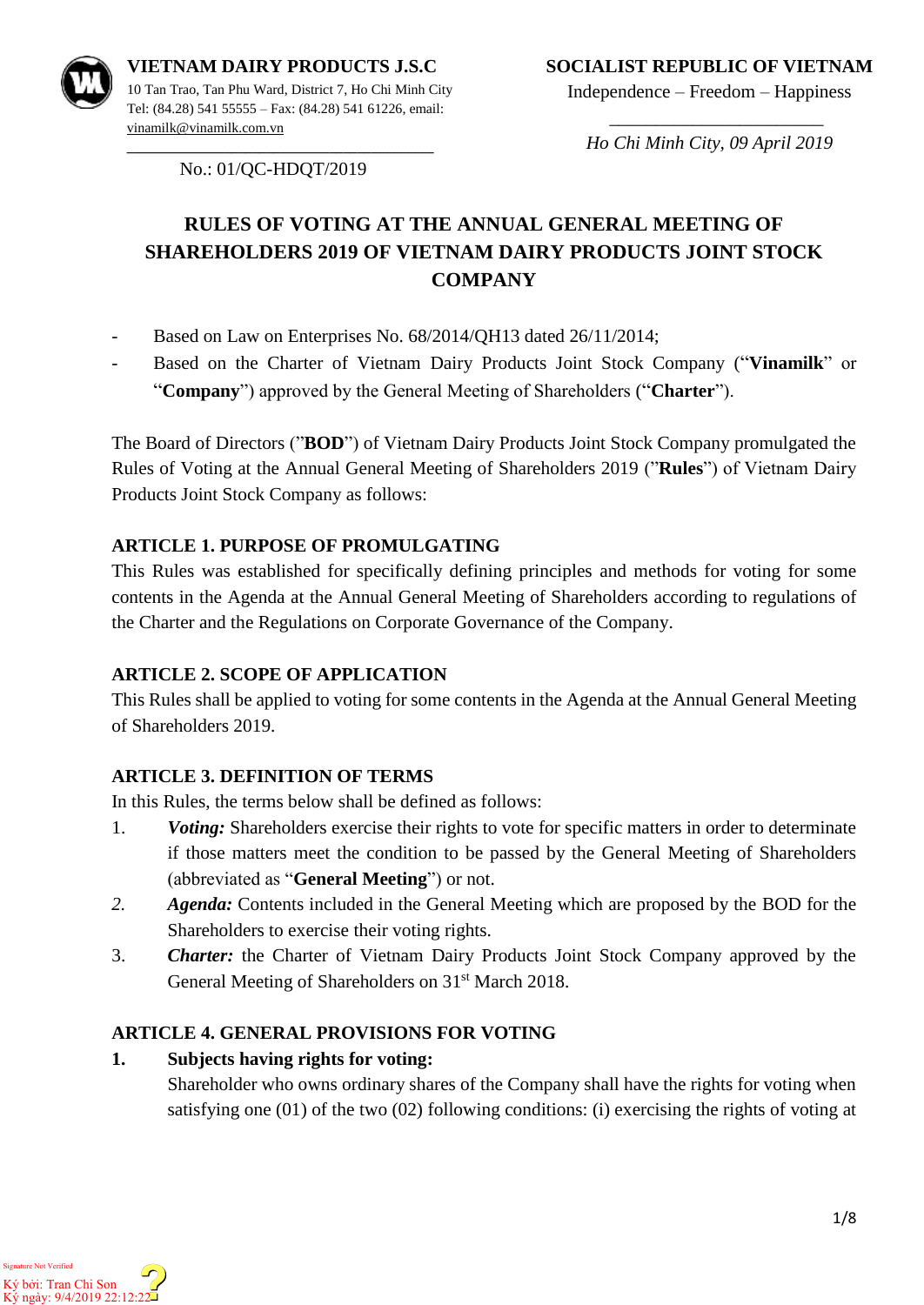the General Meeting; or (ii) exercising via remote vote once satisfying the following conditions:

- 1.1 Completing the registration and qualification checking at the General Meeting or satisfying procedures for remote vote.
- 1.2 The voting are exercised at the time when the General Meeting completed the collection of votes of the Shareholders.

### **2. The Voting Counting Committee:**

2.1 The counting of votes shall be carried out by the Voting Counting Committee. The Steering Committee shall prepare and propose the Voting Counting Committee, which shall be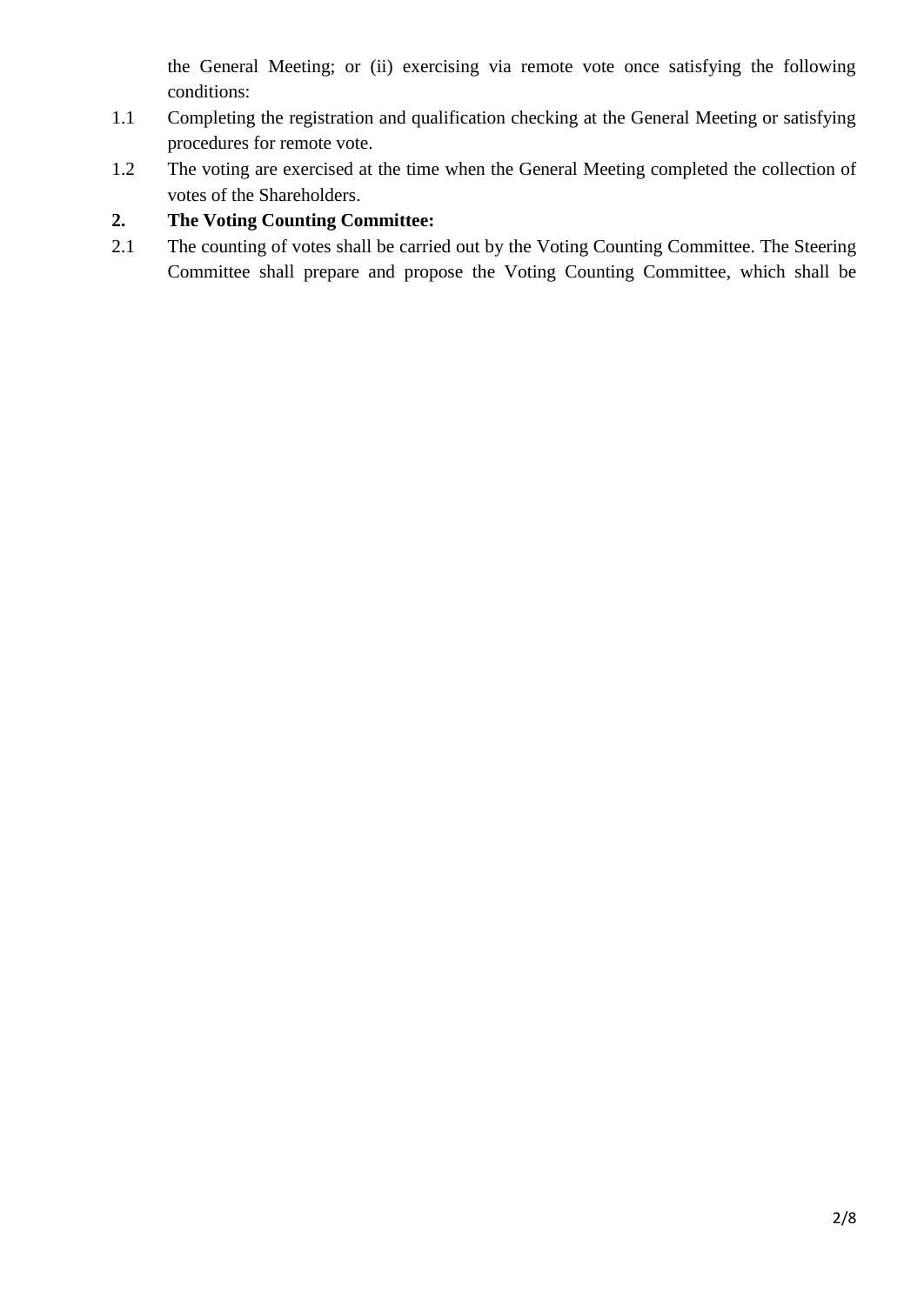responsible for checking attendance qualification and the collection of votes. The Voting Counting Committee shall be approved by attending Shareholders by way of public voting.

- 2.2 The number of the members of the Voting Counting Committee shall not exceed three (03) members. Units and responsibilities of the Voting Counting Committee include:
- a) **Head of Voting Counting Committee:** being responsible for procedure, order and legalization of the implementation of votes at the General Meeting.
- b) **Members being responsible for data, statistic:** being responsible for ensuring the accuracy of data, including but not limited input of data, calculating, statistic data relating to the implementation of the General Meeting and voting data.
- c) **Members supervising the collection and process of votes:** being responsible for supervising the execution of the Voting Counting Committee. The General Meeting may assign another person as replacement for such members or as additional member if necessary.
- 2.3 General Meeting may choose delegate (s) among the attending Shareholders for supervision of the execution of the Voting Counting Committee.

#### **3. Tools supporting for voting:**

#### 3.1 **Voting Ballot :**

- a) Shareholders/Authorized Representatives shall exercise their rights of voting by way of using Voting Ballot in compliance with the templates issued by the Company with main contents stipulated in this Rules.
- b) Shareholders receiving Voting Ballot through:
	- **In case where Shareholders attending in person at the General Meeting:** Voting Ballot shall be printed and distributed to attending Shareholders once the Shareholders finish their registration.
	- **In case where Shareholders participating by way of remote voting:** In accordance with the Rules.

## 3.2 **Ballot-box:**

Voting Ballot concluded by Shareholders/ Authorized Representatives shall be collected in Ballot-box. The Ballot-box shall be locked, sealed before the beginning of voting procedure until this procedure finishes and shall be kept by the Voting Counting Committee.

## 3.3 **Remote vote***:*

In case where Shareholders do not attend the General Meeting, the Shareholders may exercise their right of voting by way of remote vote. The remote vote shall be implemented in chorological order as follows

- a) Shareholder shall be provided a bar-code sent with the Invitation letter. This code is encoded for make sure that each Shareholder owns only one bar-code which is different from the others.
- b) Shareholders access to the Voting Counting Committee via email address: **[bankiemphieu@vinamilk.com.vn](mailto:bankiemphieu@vinamilk.com.vn)** to register the remote voting and to obtain the Voting Ballot.
- c) After receiving the Voting Ballot, Shareholders can print Voting Ballot and start to vote and elect upon the guidance at this Rules.
- d) Shareholders send Voting Ballot concluded in accordance with instructions at this Rules to the email address: [bankiemphieu@vinamilk.com.vn](mailto:bankiemphieu@vinamilk.com.vn) or send via Fax: **(84 8) 54 161 203** or via enhanced massage service (EMS) to the Company by **4:00PM of the date 18 April 2019.**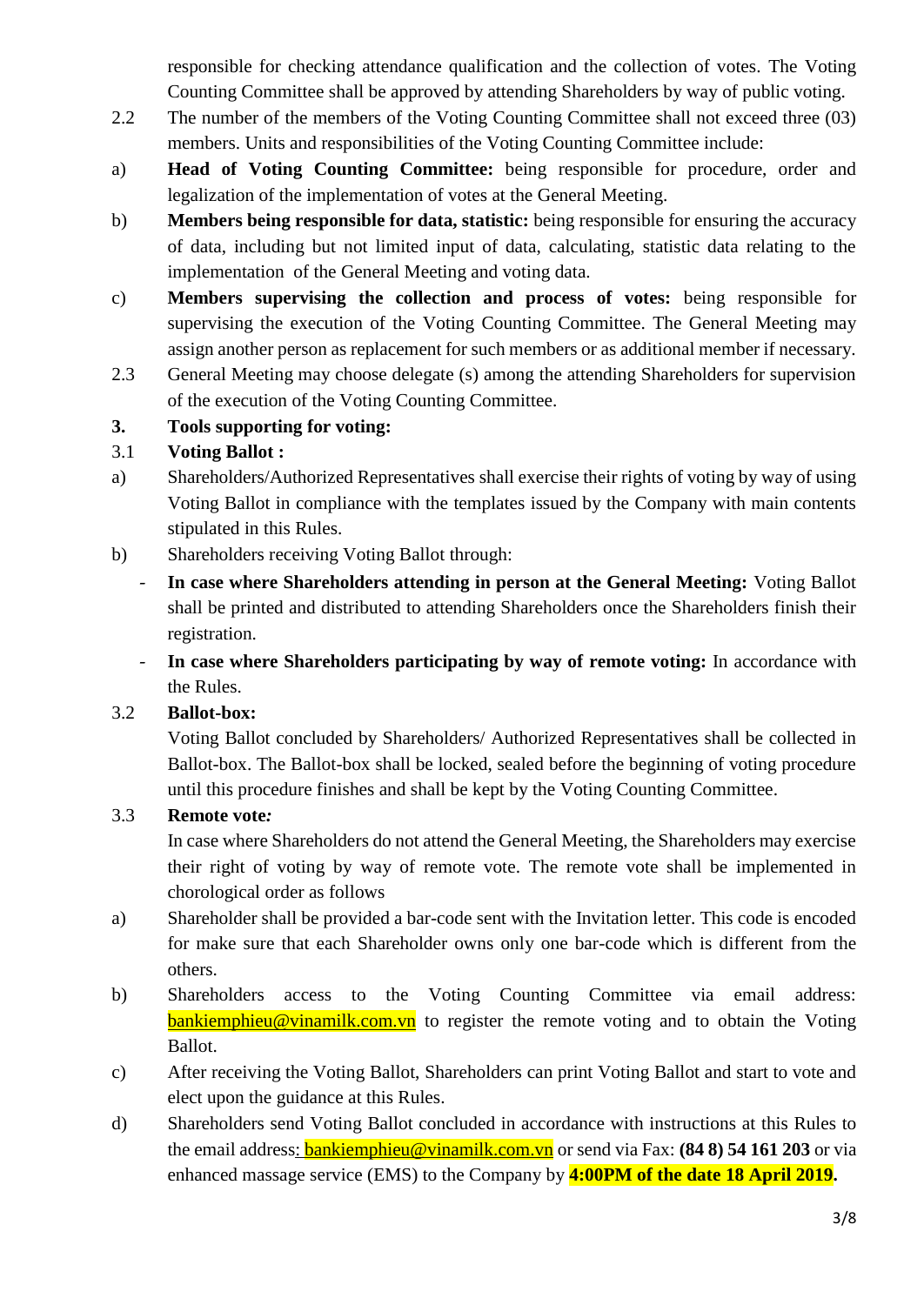Formation of sending via enhanced massage service shall be conducted as follows: Voting Ballot and Invitation Letter (original copy) are required to put in a stacked and sealed envelope before sending to the Company, with detailed information of sender and recipient. The information of recipient is as follows:

## **VOTING BALLOT VIETNAM DAIRY PRODUCTS JOINT STOCK COMPANY Recipient: THE BOARD OF DIRECTORS Address: 10 Tan Trao, Tan Phu Ward, District 7, HCMC Tel: (84 8) 54 155 555 Fax: (84 8) 54 161 203**

- e) All information of the Voting Ballot shall be kept in strict confidentiality until the General Meeting conducts the voting counting.
- f) At the beginning of registration, checking attendance qualification of the Shareholders at the General Meeting, Steering Committee will open the Voting Ballot of the Shareholders who exercise their rights of remote vote in order to check attending qualification of Shareholders. For the Shareholders whose eligibility is qualified, their Voting Ballot shall be put into the Ballot-box and shall be examined and collected together with the Voting Ballot distributed at the General Meeting in accordance with this Rules.

#### **4. Applying information technology to checking votes:**

In order to ensure that the recognition, collecting of information, data are accurate and timely and for the convenience of Shareholders, the collecting and classifying of attendance of Shareholders, their votes and process information, data shall be done through the computer system and the software which specially designed in accordance with the principles of voting and electing.

#### **ARTICLE 5. RULES FOR VOTING**

#### **1. Voting Ballot :**

Voting Ballot shows the following information:

- Bar-code of the Voting Ballot (code of the delegate)
- Name of delegate.
- Name of Authorized person(s) (if any).
- Total number of shares owned/represented.
- Voting content.
- Voting status:
	- $\blacktriangleright$  Approved
	- $\triangleright$  Not approved
	- > Abstain

#### **2. Principals, method for voting and determining the voting rate:**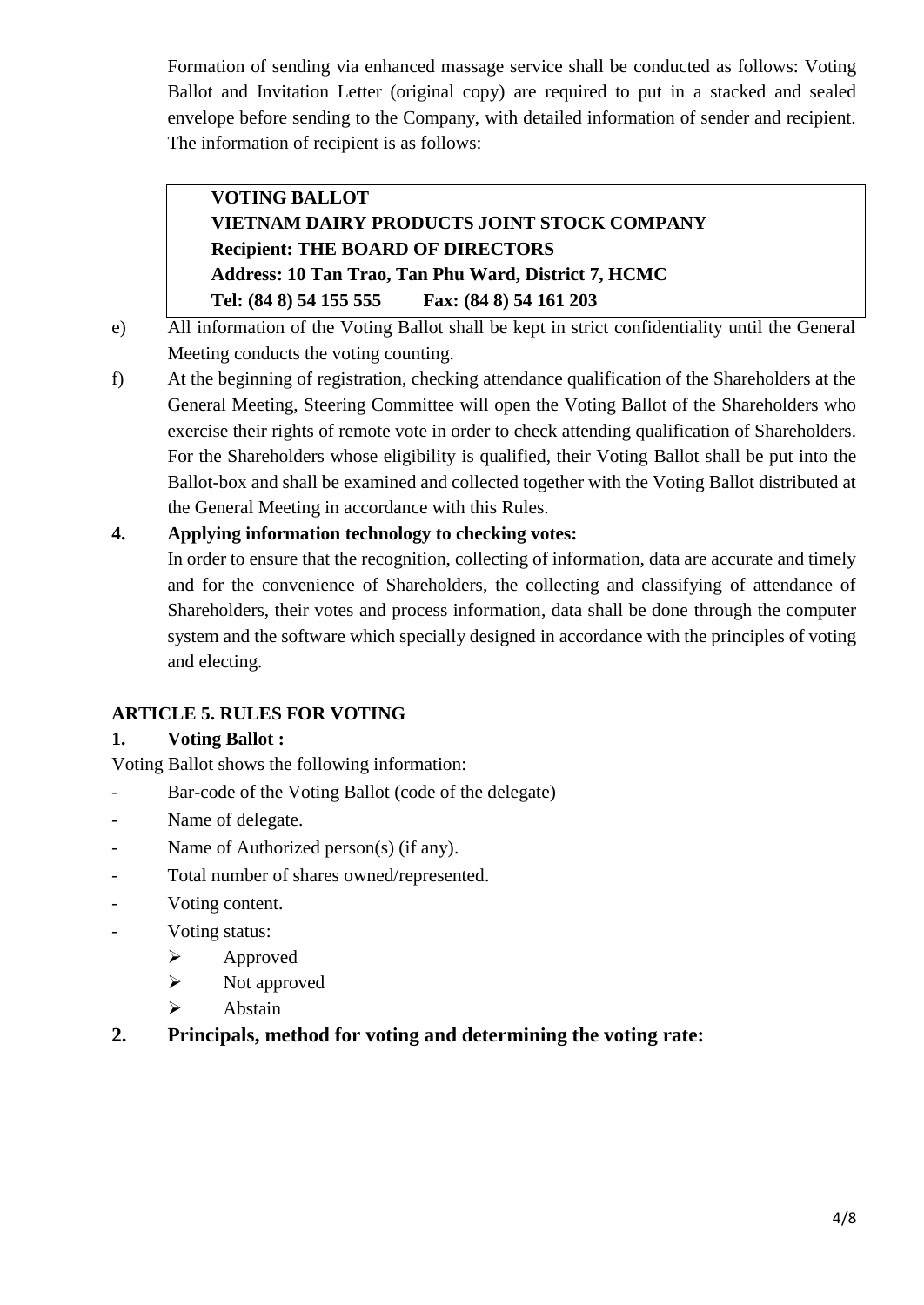- 2.1 The voting shall be based on the principal that one share is equivalent to one Voting Ballot.
- 2.2 Forms of voting including secret voting and public voting at the General Meeting.
- 2.3 For separate content in the Voting Ballot, Shareholders/Authorized person(s) may choose one of three (03) kind of voting/ voting status and mark (X) for the selected voting status.
- 2.4 Voting contents which decided to be under the form of public voting by the General Meeting: Steering Committee shall distribute separate Voting Ballot for these contents so that the Shareholder/ Authorized Person(s) execute the public voting as instructed by the Voting Counting Committee.

## **3. Classification of Voting Ballot:**

#### 3.1 **Valid Voting Ballot must:**

- a) Follow the template of and having number controlled by the Steering Committee .
- b) Not be erased, changed the printed contents. In case of having any content needs to be supplemented, the order of such contents must be complied, additional contents shall not be acceptable except for the contents required by the Steering Committee .
- c) For separate content, choose one (01) of three (03) voting status shown on Voting Ballot.
- 3.2 **Invalid Voting Ballot:** is the one which does not meet one of the above conditions for the valid Voting Ballot, though the remained voting contents which proved to be valid shall be counted and recognized.
- 3.3 **Blank vote**: is the one distributed at the General Meeting but not be sent back to the Voting Counting Committee.

#### **4. Collection of Voting Ballot:**

- 4.1 For the Voting Ballot sent to the BOD before the open day of the General Meeting according to distance voting method, the collection shall be executed when the General Meeting satisfies the conditions to be opened.
- 4.2 For the Voting Ballot distributed at the General Meeting, the collection shall be executed when the Shareholders/Authorized person(s) finish their voting.
- 4.3 The Voting Ballots collected shall be stored in sealed Ballot-box.

## **5. Conditions for the voting contents to be passed:**

- The voting contents deemed to be approved once reaching the minimum voting rate specifically stipulated in Articles 17.2 and 17.3 of the Charter.

## **6. Check and synthesis of results:**

- 6.1 Voting Ballot after being collected will be checked for validity as stipulated in this Rules. For the case of remote vote, the check of those cards includes check of seal and adequacy of enclosed documents. Those cards shall be checked along with Voting Ballots distributed at the General Meeting.
- 6.2 After Voting Ballots are checked and input into vote-counting program, they will be synthesized to determine the voting result. In the process of synthesis of votes, Voting Ballots include: *(i) Invalid Voting Ballots; (ii) Non-Voting Ballots; (iii) Blank cards shall be treated as Non-voting status.*
- 6.3 In case of arising new contents need to be voted or modifying of existing contents at the General Meeting, the Shareholders who vote from distance shall be considered absent for the